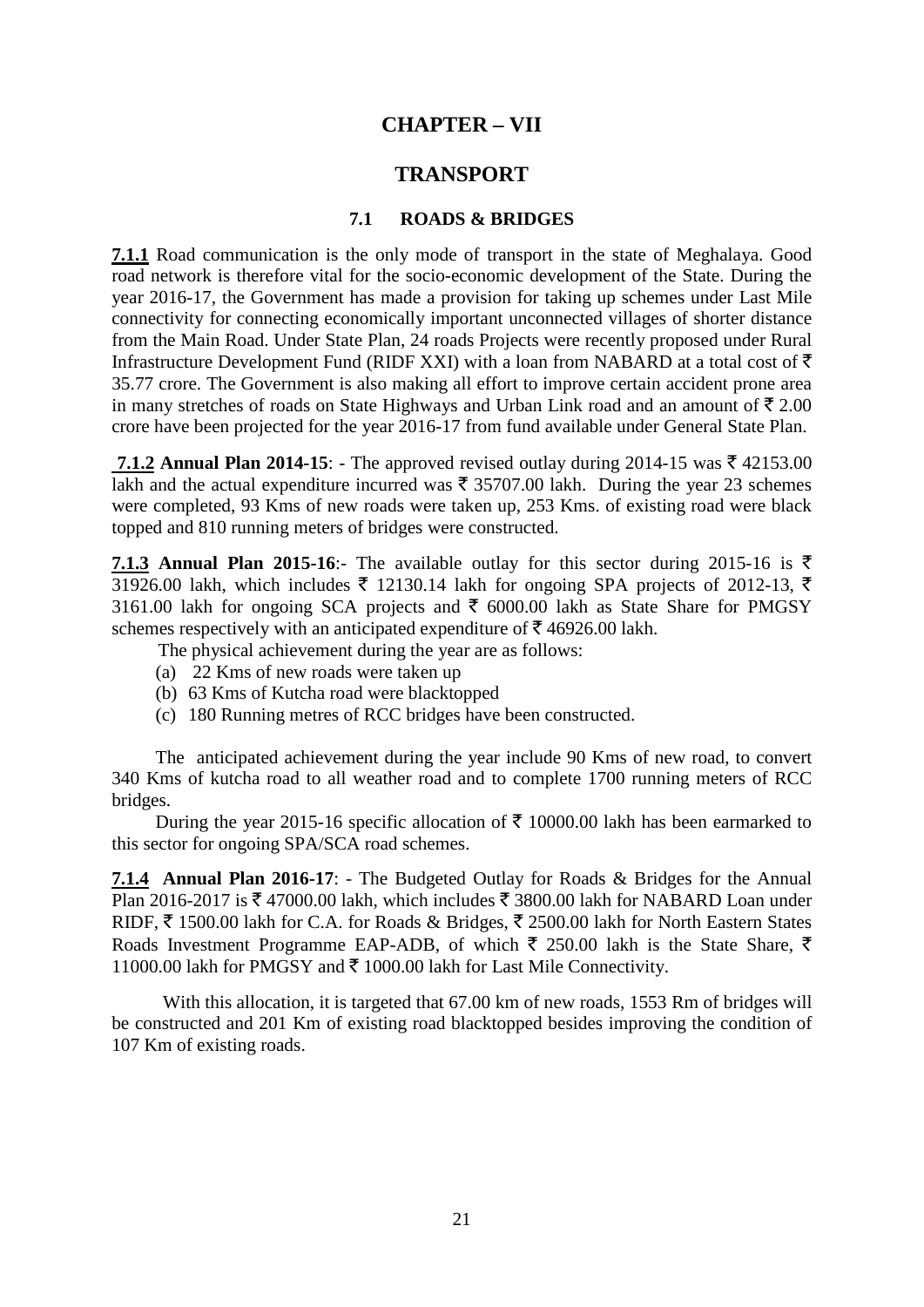### **7.2 ROAD TRANSPORT**

**7.2.1** The Road Transport plays a very important role in the economy of any State or Country. This is more so in a State of Meghalaya where presently only one railway line viz. Dudhnoi – Mendipathar is operational and also air services is limited to choppers and small aircraft and Waterways navigation is still in the preliminary stage and is limited to a few water bodies.

**7.2.2** The Meghalaya Transport Corporation intends to modernize and expand its fleet position in order to enable the Corporation to continue with its mission of providing adequate, economical and uninterrupted road transport services to the people of the State. The Corporation has, therefore, planned to procure about 15new buses during the year 2014-15 for replacing some of its old buses and for augmenting its fleet of buses. The Corporation also plans to go in for computerization of its ticketing system and other areas of operations in order to improve its efficiency of performance.

**7.2.3** The outlay for Road Transport for the 12<sup>th</sup> Plan period 2012-2017 was  $\bar{\mathbf{\tau}}$ .2400.00 lakh. As against the approved outlay of  $\bar{\tau}$  250.00Lakh for this sector during 2014-15, an amount of `.250.00 Lakh was released as capital contribution to the Meghalaya Transport Corporation. An amount of  $\bar{\tau}$  256.00 (L) was provided during the year 2015-16. **The Budgeted outlay for this sector during 2016-17 is ₹ 280.00 lakh.** 

### **7.3 OTHER TRANSPORT SERVICES**

**7.3.1** Under the Other Transport Services sector, important Projects taken up are – Upgradation of Umroi Airport and Construction / Up-gradation of Baljek Airport/Setting up of Helipad. The other schemes proposed for implementation are Motor Driving Institutes, Ropeways, Inland Waterways, Cable Cars, Inter State Bus Terminus (ISBT) at MawlaiMawiong, Inter State Truck Terminus (ISTT) at Ri-Bhoi, Financial Assistance to Unemployed Educated Youth of the State, Insurance for Drivers, Construction of Check gates, Reconstruction of retaining walls and renovation for District Offices and Head Quarter,Pollution Testing Control besides up-gradation the process of Computerization. This is required in order to achieve the optimum utility in e-governance so that implementation of smart card in Driving License, High Security Registration Plate, and Issues of Permits etc. can be achieved.

**7.3.2** The Government is focused on upgrading the Baljek Airport, and for extension of the runway and for the purpose an additional land of 58 acres have been acquired. A Project Management Consultant (PMC) is proposed to be appointed to explore the possibilities of operating the airport in Public Private Partnership mode.

**7.3.3** For the expansion and up-gradation of Umroi Airport land for the purpose have already been acquired and moreover the Defence authorities have also handed over the land to the Airport Authority of India. Construction of boundary wall as well as the alternative road to the nearby villages have already started. The expansion and up-gradation of the airport will facilitate the operation of larger aircrafts under all weather conditions.

**7.3.4** The work on the construction of railway line from Tetelia to Bymihat is in progress. For extension of the railway line from Bymihat to Shillong, survey has been nearlycompleted